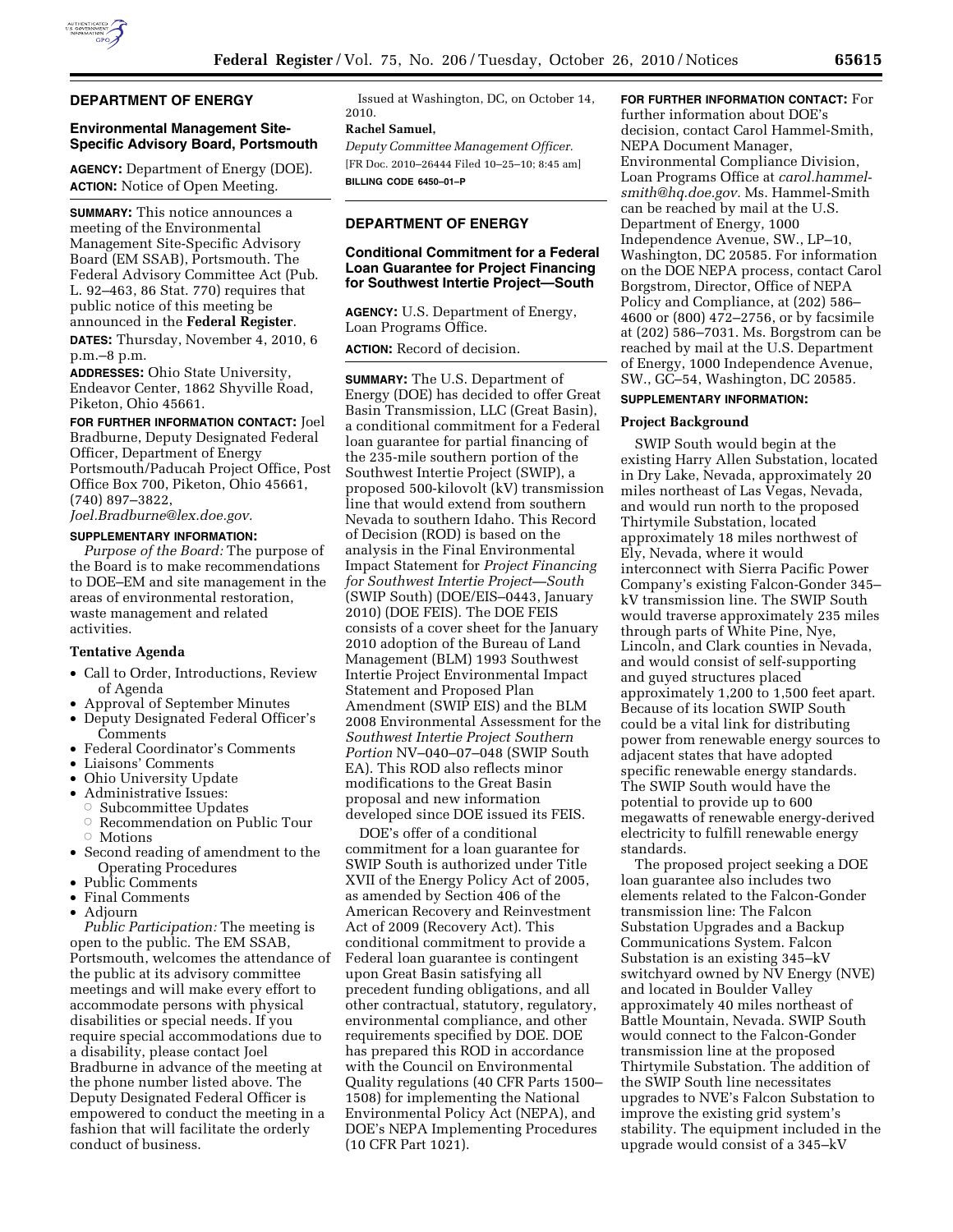fixed and/or series capacitor bank and other facilities as required for system stability mitigation. Access to Falcon Substation during construction and operation of the expanded facility would be provided via existing access roads.

The Backup Communications System includes a communications network consisting of 16 microwave towers (on expanded existing sites and new sites) that would provide additional operational control to the primary fiber optic communications technology. The proposed communications towers would range in height from 80 feet to 300 feet. For each proposed site, the approximate area required would be up to 200 feet by 150 feet (0.7 acre), including ancillary support equipment and a small buffer area surrounding the site. Eight of the sites would require new graded access roads and/or power distribution lines.

## **Purpose and Need for Agency Action**

Title XVII of the Energy Policy Act of 2005 (42 U.S.C. 16511–16514), as amended by Section 406 of the Recovery Act, authorizes DOE to issue loan guarantees in support of debt financing for transmission infrastructure investment projects located in the United States. Title XVII as amended authorizes a new program for rapid deployment of renewable energy and electric power transmission projects (the Section 1705 Program). Section 1705 authorizes loan guarantees for ''electric power transmission projects, including upgrading and reconductoring projects'' that commence construction no later than September 30, 2011.

#### **DOE's Proposed Action**

DOE's proposed action is to offer Great Basin a conditional commitment for a Federal loan guarantee for partial financing of Great Basin's interest in SWIP South. Great Basin submitted an application to DOE to obtain a loan guarantee for financing Great Basin's interest in SWIP South—75% ownership interest in the SWIP South segment. The DOE loan guarantee would apply to no more than 80% of that share and other associated eligible costs. The balance of SWIP South—25% ownership interest—would be acquired by NVE and financed separately. The NVE subsidiaries with ownership in the 25% interest would include Nevada Power Corporation and Sierra Pacific Power Corporation.

## **NEPA Review**

In July 1993, BLM completed the SWIP EIS in cooperation with the U.S. Forest Service, Bureau of Reclamation,

National Park Service, and Bureau of Indian Affairs. The SWIP EIS analyzed the environmental impacts that would be associated with construction and operation of SWIP South and SWIP North, and addressed public comment. The environmental mitigation measures for SWIP South and SWIP North were specified in the ROD issued by BLM on December 14, 1994 (59 FR 30678), herein referred to as the BLM ROD. In 2008, BLM prepared the SWIP South EA to consider the impacts of amending the previously approved Right-of-Way (ROW) Grants to include a 4-mile extension on the southern end of SWIP South to allow interconnection with the existing Harry Allen Substation. The amendment included a shift in the location on the northern end of less than one mile to allow connection to the newly proposed Thirtymile Substation and to the existing Falcon-Gonder 345 kV transmission line. The SWIP South EA also provided an update on the key resource areas and impacts from the 1993 SWIP EIS. BLM issued a Finding of No Significant Impact (FONSI) on the SWIP South EA in July 2008.

In accordance with 40 CFR 1506.3, DOE, through its Western Area Power Administration (Western), on January 19, 2010, adopted the BLM's 1993 SWIP EIS or 2008 SWIP South EA to meet its NEPA obligations related to a proposal to finance part of SWIP South. The notice of adoption was published by the Environmental Protection Agency on February 19, 2010 (75 FR 7479). Western did not recirculate the SWIP EIS or SWIP South EA as a draft DOE EIS because the actions covered by the original SWIP EIS and SWIP South EA were substantially the same as those proposed by Western. Although Western has decided not to pursue its proposed financial assistance, DOE has decided to conditionally support SWIP South through DOE's Loan Guarantee Program.

BLM evaluated the Falcon Substation Upgrades described above as part of NVE's proposed One Nevada Line (ON Line) project, a transmission line similar to the SWIP South in design and geographic scope. BLM's evaluation, the Draft Supplemental Environmental Impact Statement for the ON Line Project, herein referred to as ON Line DSEIS (BLMNV/EL/EIS–GI–10/01+1793; DES 09–50), was published on November 20, 2009, and provides detailed information on the environmental effects of the Falcon Substation Upgrades. None of the 19 comment letters received concern the Falcon Substation Upgrades; therefore no changes are expected with respect to the Falcon Substation Upgrades when BLM issues the final SEIS.

The NVE microwave system upgrades were evaluated by BLM in the Environmental Assessment—NV Energy Microwave and Mobile Radio Project, herein referred to as the Microwave EA, (DOI–BLM–NV–L 020–2009–0024–EA), published on August 27, 2010. BLM simultaneously issued a Finding of No Significant Impact (FONSI) and Decision Record (BLM N–84551–84563; N–85487 and DOI–BLM–NV–L000– 2009–0024 EA, respectively) based on the environmental effects evaluated and disclosed in the Microwave EA. The Microwave EA evaluated 14 of the 16 communication sites proposed by Great Basin. Two locations on private land were not evaluated since BLM's ROW grant will not be applicable to those sites. DOE has evaluated these sites, as discussed below.

## **Environmental Impacts of the Falcon Substation Upgrades and the Backup Communications System**

This section describes the potential environmental impacts of the Falcon Substation Upgrades and the Backup Communications System. This discussion is based on the ON Line DSEIS and the Microwave EA.

DOE evaluated the environmental impacts of the Falcon Substation Upgrades that were analyzed by BLM in the ON Line DSEIS. Chapters 3 and 4 identify minor environmental effects to air emissions (mitigatable through gravelling) and housing in Eureka or Elko Counties (during construction); low potential for encountering paleontological resources; and no adverse impacts to other resources.

DOE also evaluated the impacts of the Backup Communications System as analyzed in the Microwave EA, and found that impacts would be small or not adverse with adoption of mitigation measures and best management practices.

A migratory bird survey would be required prior to any disturbance during migratory bird breeding and nesting seasons; monitoring/reporting would be implemented. DOE also evaluated the two proposed communications sites on private land that were not analyzed in the BLM Microwave EA. Due to their location at existing facilities with access roads and power, the impacts of constructing and operating these new communications towers would be low. Both sites include pre-disturbed vegetation and wildlife habitat, and low potential for impacts to cultural resources due to hilltop locations.

The environmental impacts associated with the NVE communications system expansion, including the sites to be located on BLM land and on private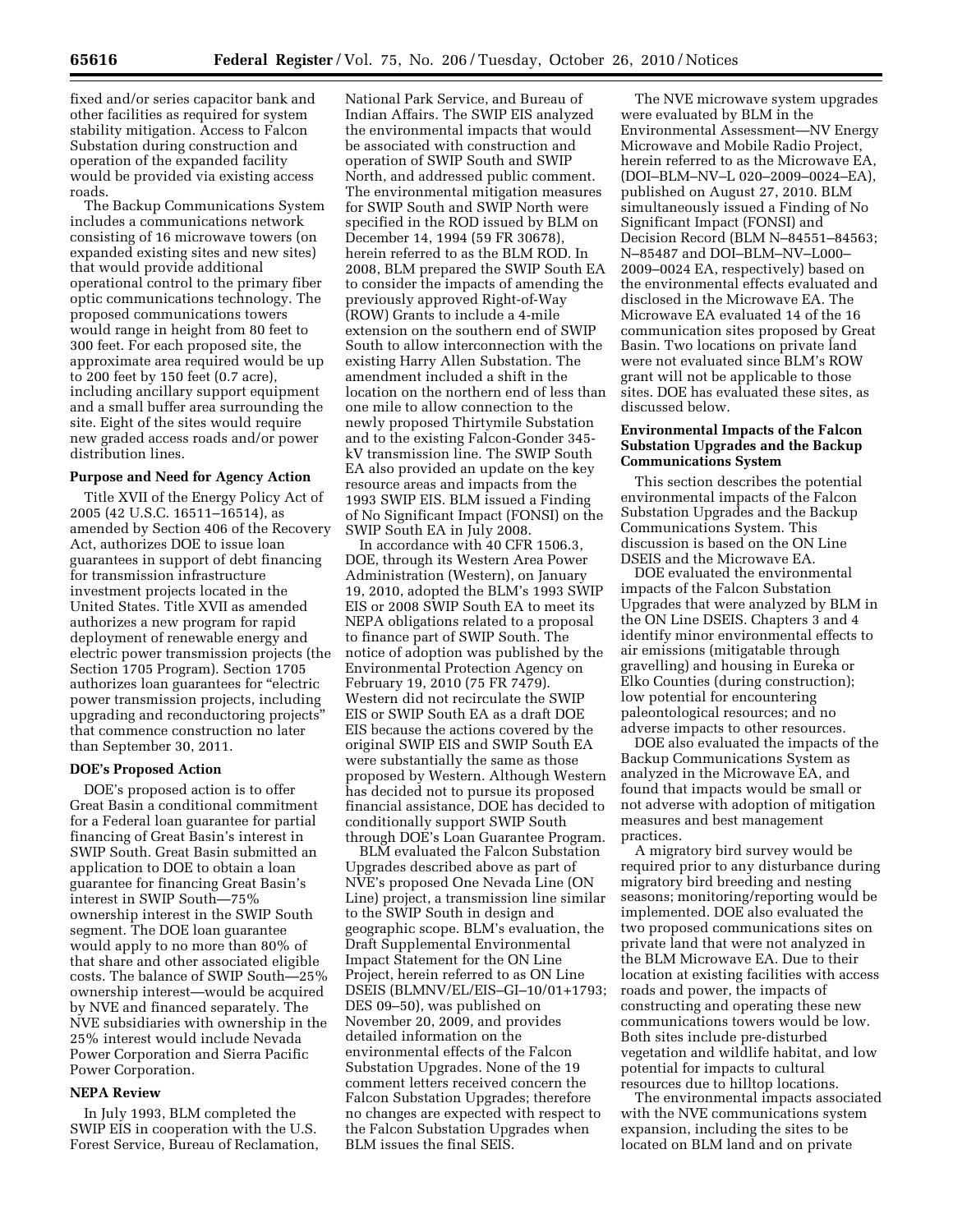land, would be brief in duration and would be minor or would be minimized or offset by the mitigation measures required by BLM. Further, the equipment associated with the NVE communications system expansion is not substantially different from the project features previously evaluated in DOE's EIS. Further, these projects are covered by DOE's NEPA categorical exclusion B1.19 (Appendix B to Subpart D, 10 CFR Part 1021), which is applicable to siting, construction, and operation of microwave and radio communications towers and associated facilities.

## **Review of Comments Received on DOE's 2010 Adoption of the 1993 SWIP EIS and 2008 SWIP South EA**

As part of its decision process, DOE considered comments received on the DOE FEIS. In addition, DOE reviewed BLM's 2007 ''Documentation of Land Use Plan Conformity and NEPA Adequacy'' for SWIP South; the BLMapproved Construction, Operation & Maintenance Plan for the SWIP– Southern Portion (August 2010); and the BLM-approved Biological Assessment (2007) and the Biological Opinion (2007 and as amended in 2010) for SWIP South.

DOE reviewed comments received on February 22, 2010, from the Western Watersheds Project (WWP) in response to DOE's January 2010 adoption. WWP's comment attached two comment letters that WWP had previously submitted to BLM on November 11, 2007, as well as WWP's October 10, 2008, response to BLM and the Intervenors in the Interior Board of Land Appeals (IBLA) (which ruled against WWP's appeal on November 12, 2008).

In its February 2010 communication to Western, WWP recommended that DOE deny funding for SWIP South and instead award to decentralized energy projects that would be accessed locally. DOE has determined that decentralized projects would not be eligible for loan guarantees under this loan solicitation since DOE was granted Recovery Act authority to provide funding for transmission projects, with priority to those that facilitate the delivery of renewable power. WWP's recommendation would not meet DOE's purpose and need for its loan guarantee action. WWP also raised concerns that the SWIP project could facilitate industrial development that could cause the destruction of sagebrush wild lands. DOE reviewed the 1994 SWIP EIS and the 2008 Interior Board of Land Appeals *Westerm Watersheds Project* v *Bureau of Land Management and Great Basin Transmission, LLC* (IBLA No.2008–252

addressing WWP's challenge to the 2008 BLM EA and FONSI for the SWIP– Southern Portion). DOE has determined that BLM adequately addressed potential development in the FEIS and that the 2008 appeals process established that there has not been sufficient change in anticipated cumulative impacts considered for the SWIP line to require a supplemental EIS. DOE also notes that other energy projects that might be located in sagebrush habitat on public lands would only be permitted if they have been reviewed under NEPA and are consistent with Federal law and policy.

WWP's comments included claims of segmentation of NEPA review for the SWIP project; failure to consider alternatives; and inadequate review of impacts associated with invasive weeds, the desert tortoise and sage grouse, soil erosion, off-highway vehicle use, wild horse management, global warming, and cumulative impacts.In evaluating WWP's claims, DOE reviewed and considered the relevant materials in the BLM administrative record for SWIP South and found that these issues had been adequately considered.

DOE reviewed the 19 comments that BLM received on its 2009 analyses addressing the Falcon Substation Upgrades and the Backup Communications System. None concern the Falcon Substation Upgrades, and therefore few changes are expected for the Final SEIS that BLM plans to issue at the end of October 2010. After a 30 day protest period, BLM expects to issue its ROD and ROW by December 2010.

DOE also reviewed four comment letters received on the Microwave EA. A 30-day comment period began on April 12, 2010, and closed on May 14, 2010. The State Historic Preservation Officer indicated completion of a Section 106 consultation for the Lower Spruce site; the Nevada Department of Wildlife recommended installing gates and antiperching measures; the Southern Nevada Water Authority recommended construction coordination; and the Elk County Commissioners indicated support of the project. On August 27, 2010, BLM issued a FONSI for the Microwave EA.

Based on review of the documents pertaining to the IBLA review, DOE finds that the issues raised by WWP have been adequately addressed. Further, as a result of its review of the comments on the ON Line DSEIS and Microwave EA, DOE concludes that the comments do not present any significant new circumstances or information relevant to environmental concerns bearing on SWIP South, or associated potential environmental impacts.

#### **Alternatives Considered**

DOE considered two alternatives: The Proposed Action and No Action. Under the Proposed Action, DOE would offer Great Basin a conditional commitment to partially finance the proposed SWIP South transmission line. Under No Action, SWIP South most likely would not be built and the potential impacts discussed above and their related mitigation would not occur, nor would this transmission line be available to transmit power to meet the renewable energy standards in adjoining states.

#### **Environmentally Preferred Alternative**

The Proposed Action is the Environmentally Preferred Alternative for several reasons. First, the Proposed Action furthers the goals of Section 1705 of the Energy Policy Act of 2005 to promote the rapid deployment of renewable energy and electric power transmission projects that could reduce the generation of greenhouse gas and other air pollutants created by nonrenewable, fossil-fuel generation sources.

Also, because neighboring states that could be serviced by SWIP South have renewable energy standards, SWIP South provides the capacity to deliver up to 600 megawatts of renewable energy-derived electricity to fulfill the requirements of these states. Specifically, Nevada is required to deliver 20% of its megawatt capacity generated by renewable energy sources by 2015; Arizona, 15% by 2025; California, 33% by 2030, and Colorado, 20% by 2020.

## **Consultation**

A Section 106 review under the National Historic Preservation Act (NHPA) and Tribal consultation have been completed by BLM for the proposed SWIP South project. An NHPA Section 106 programmatic agreement was finalized during the DOE FEIS process, requiring that prior to construction, a preconstruction field survey and a mitigation plan be completed and approved. In July, 2010, the BLM submitted to the Nevada State Historic Preservation Office (SHPO) the Historic Properties Treatment Plans for SWIP South entitled: ''Historic Properties Treatment Plan, Southwest Intertie Project, Southern Portion White Pine, Nye, Lincoln, and Clark Counties, Nevada, Volumes 1a–c (BLM Report Number 8111NG040–2009–1593d Volumes 1a–c).'' The SHPO concurred with the BLM determination that the three submitted historic treatment plans, and BLM Archaeologist